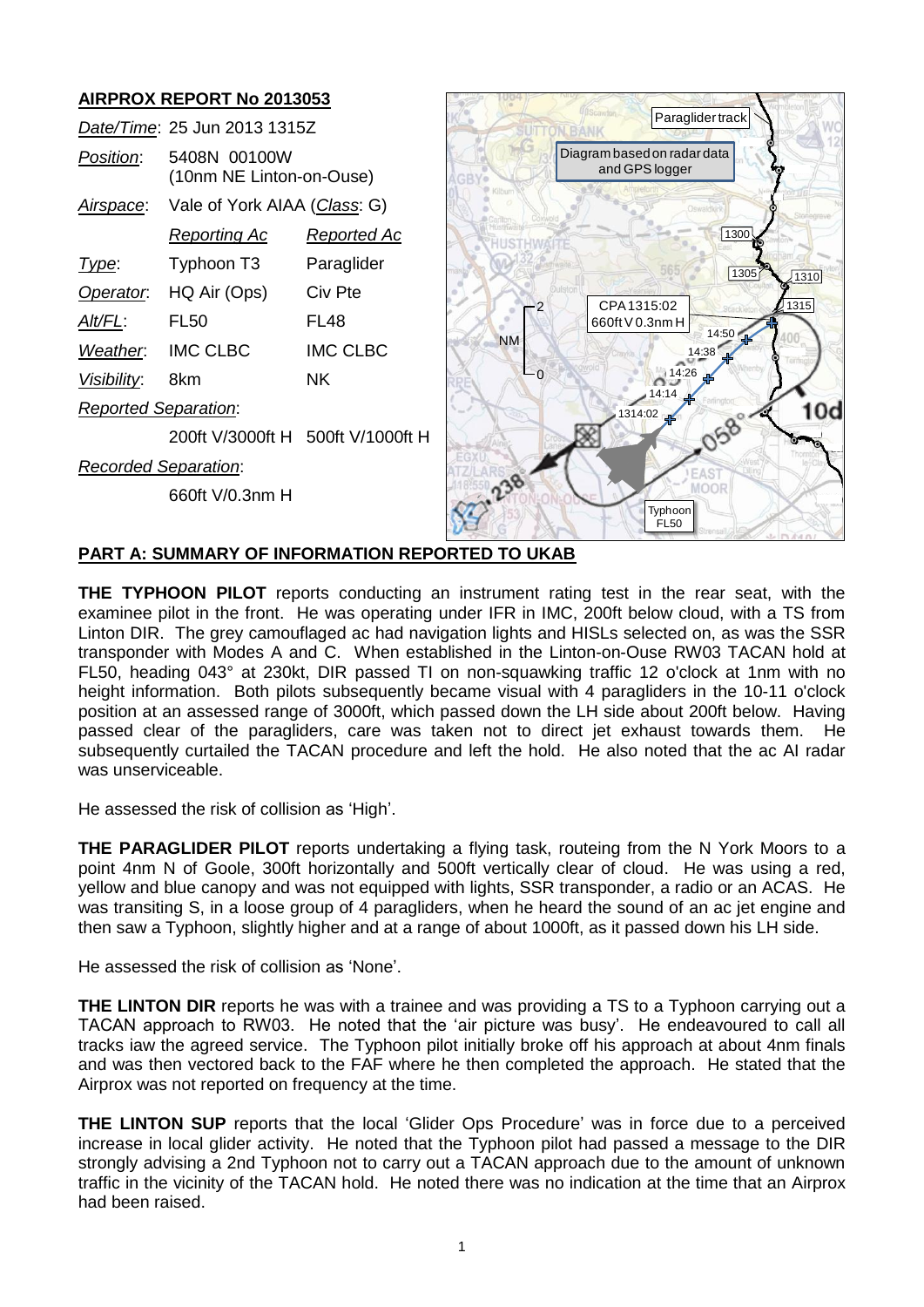#### **Factual Background**

The reported METAR for Linton-on-Ouse was recorded as follows:

EGXU 251250Z 30005KT CAVOK 18/05 Q1028 BLU NOSIG EGXU 251350Z 32006KT CAVOK 18/05 Q1028 BLU NOSIG

Linton-On-Ouse Controllers' Order Book states:

When the DSS invokes the Glider Ops and Recovery Procedure, all departures will be 'call for release'. Before release is granted, an indication of any glider activity within 15 miles of LOO is to be passed by the Departures Controller. In accordance with the procedure, all departures will request at least a TS. For a VFR departure, a heading will not be provided or suggested subject to the RVC unless requested once airborne and identified. IFR departures will be handled as normal and may be held on the ground if a release cannot be granted. For recoveries, at least a TS will be requested and pilots are to be warned of traffic as normal depending on their ToS. Tower to tower transits from TP and DH will still switch to Linton tower stud 2 directly. Therefore any relevant glider activity is to be obtained from the RA Controller when the ac is prenoted inbound.

A transcript of the Linton DIR RTF is reproduced below:

| <b>From</b> | To      | <b>Transcribed Speech</b>                                                                                                                                                          | <b>Time</b> |
|-------------|---------|------------------------------------------------------------------------------------------------------------------------------------------------------------------------------------|-------------|
| Typhoon     | LIN DIR | [Typhoon C/S] happy to go traffic service now                                                                                                                                      | 13:12:01    |
| LIN DIR     | Typhoon | [Typhoon C/S] traffic service                                                                                                                                                      | 13:12:04    |
| Typhoon     | LIN DIR | traffic service [Typhoon C/S]                                                                                                                                                      | 13:12:06    |
| LIN DIR     | Typhoon | Typhoon one eight one Tucano will climb out below you not<br>apologises [Typhoon C/S] there's one Tucano climbing out<br>below you not above flight level four zero                | 13:12:59    |
| Typhoon     | LIN DIR | [Typhoon C/S]                                                                                                                                                                      | 13:13:08    |
| Typhoon     | LIN DIR | [Typhoon C/S] apologies established in the hold                                                                                                                                    | 13:13:35    |
| LIN DIR     | Typhoon | [Typhoon C/S] traffic north four miles tracking south slow<br>moving no height information further traffic north east five miles<br>tracking south no moving no height information | 13:13:40    |
| Typhoon     | LIN DIR | [Typhoon C/S] looking                                                                                                                                                              | 13:13:55    |
| LIN DIR     | Typhoon | [Typhoon C/S] traffic northwest one mile your speed's keeping<br>you clear further traffic twelve o'clock one mile manoeuvring no<br>height information                            | 13:14:40    |
| Typhoon     | LIN DIR | [Typhoon C/S]                                                                                                                                                                      | 13:14:49    |
| Typhoon     | LIN DIR | [Typhoon C/S] visual loads of paragliders                                                                                                                                          | 13:15:02    |
| LIN DIR     | Typhoon | [partial Typhoon C/S] roger report approaching the initial<br>approach fix for the procedure.                                                                                      | 13:15:07    |
| Typhoon     | LIN DIR | Wilco [Typhoon C/S]                                                                                                                                                                | 13:15:12]   |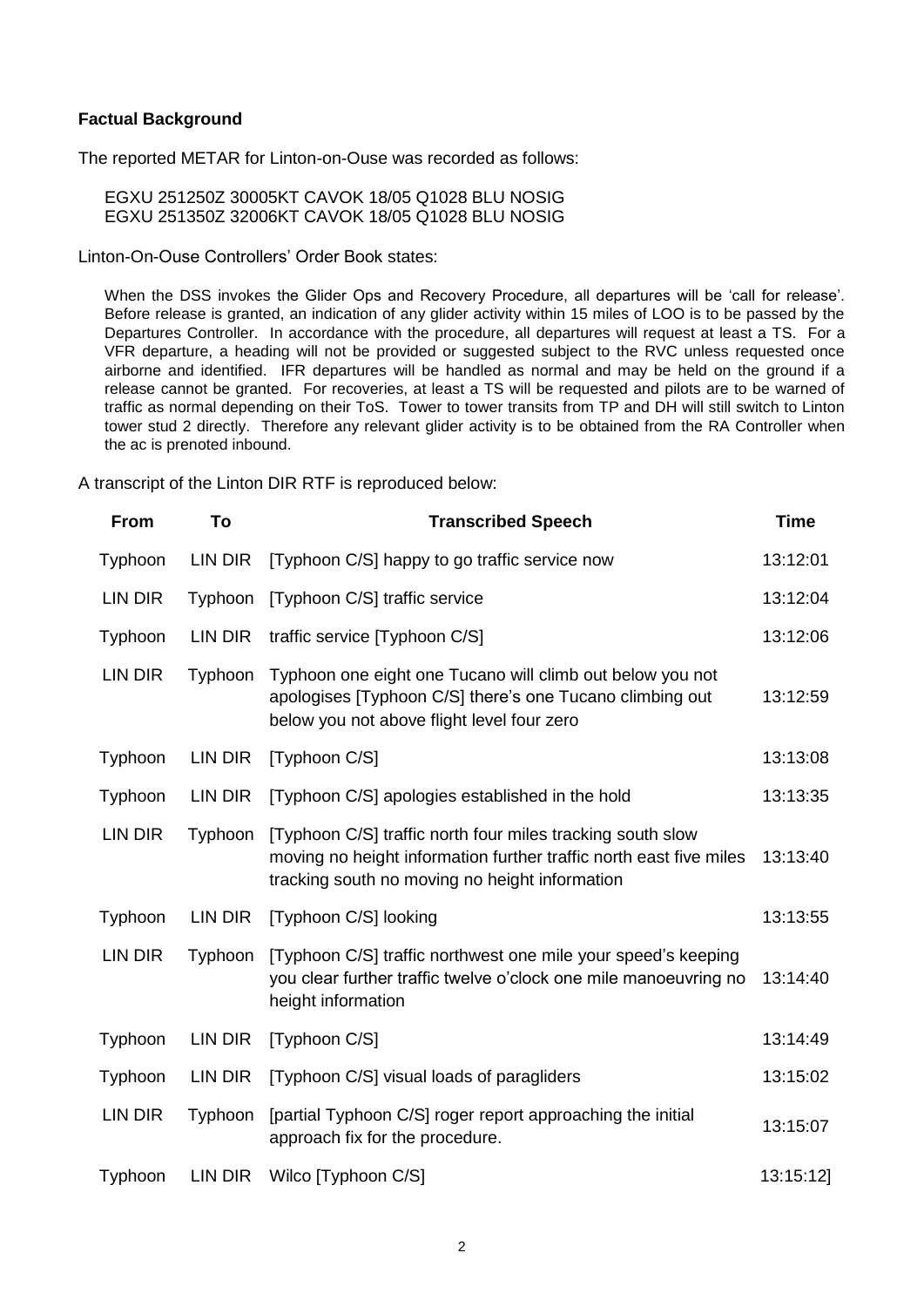## **BM Safety Policy And Assurance Analysis**

The Typhoon pilot was operating under IFR on an Instrument Rating Test in the LIN TACAN hold at FL50, in receipt of a TS from LIN DIR; the paraglider pilot was operating under IFR.

The Typhoon was being flown by an OCU student and an Instrument Rating Examiner (IRE), initially at FL50, 200ft beneath an overcast cloud layer in 8km visibility; their AI radar was unserviceable. The DIR was manned by a trainee and an experienced instructor, who described their workload and task complexity as moderate to low; the Typhoon was the only ac on freq with DIR during the incident sequence. However, based on analysis of the transcript, which benefitted from the inclusion of 'offmic' exchanges between the instructor and the trainee, the trainee appeared to be relatively busy planning for the Typhoon's approach and scanning for conflicting ac.

The incident sequence can be deemed to have commenced at 1313:35, as the Typhoon crew advised DIR that they had entered the TACAN hold on the 058° radial; depicted in Figure 1.



Figure 1: TACAN Approach to LIN RW03

Acknowledging the Typhoon crew, DIR advised them at 1313:40 of, "*traffic north, 4 miles, tracking south, slow moving, no height information further traffic, north-east, 5 miles, tracking south, no moving, no height information*". The DIR could then be heard 'off-mic' correcting himself having described the second traffic as "*no moving*" rather than "*slow moving*".

Although the DIR instructor described the air picture as busy, the TS was not reduced for high traffic density. The unit's investigation determined that the DIR instructor had considered whether to reduce TI due to traffic density; however, with only one ac on frequency, and thus being able to give that ac undivided attention, he felt that all relevant traffic to the Typhoon would be called. He had also decided that if another ac came on frequency, TI would be reduced as the division of attention would require this.

The next transmission from DIR to the Typhoon occurred at 1314:40, advising them of "*traffic northwest, one mile, your speed's keeping you clear, further traffic 12 o'clock, one mile, manoeuvring, no height information*" which was acknowledged. At 1315:02, the Typhoon crew advised DIR that they were "*visual, loads of paragliders*", later reporting 4 ac in the Typhoon's 10-11 o'clock position at a visually assessed range of 3000ft laterally [approx 0.5nm] and 200ft below, which was acknowledged.

The Typhoon IRE reported that the Airprox occurred on the LIN TACAN 058R/10.3d, heading 043°, which would suggest that they were turning inbound to the IAF. Although the IRE was unavailable at the time of writing, the OCU student believed that they had commenced the L turn at the time of the Airprox. However, the turn was not observable on the radar replay until 1315:19, which could suggest a discrepancy between the radar replay timings and those of the RT transcript. Unfortunately, LIN ATC were unable to determine whether a discrepancy existed.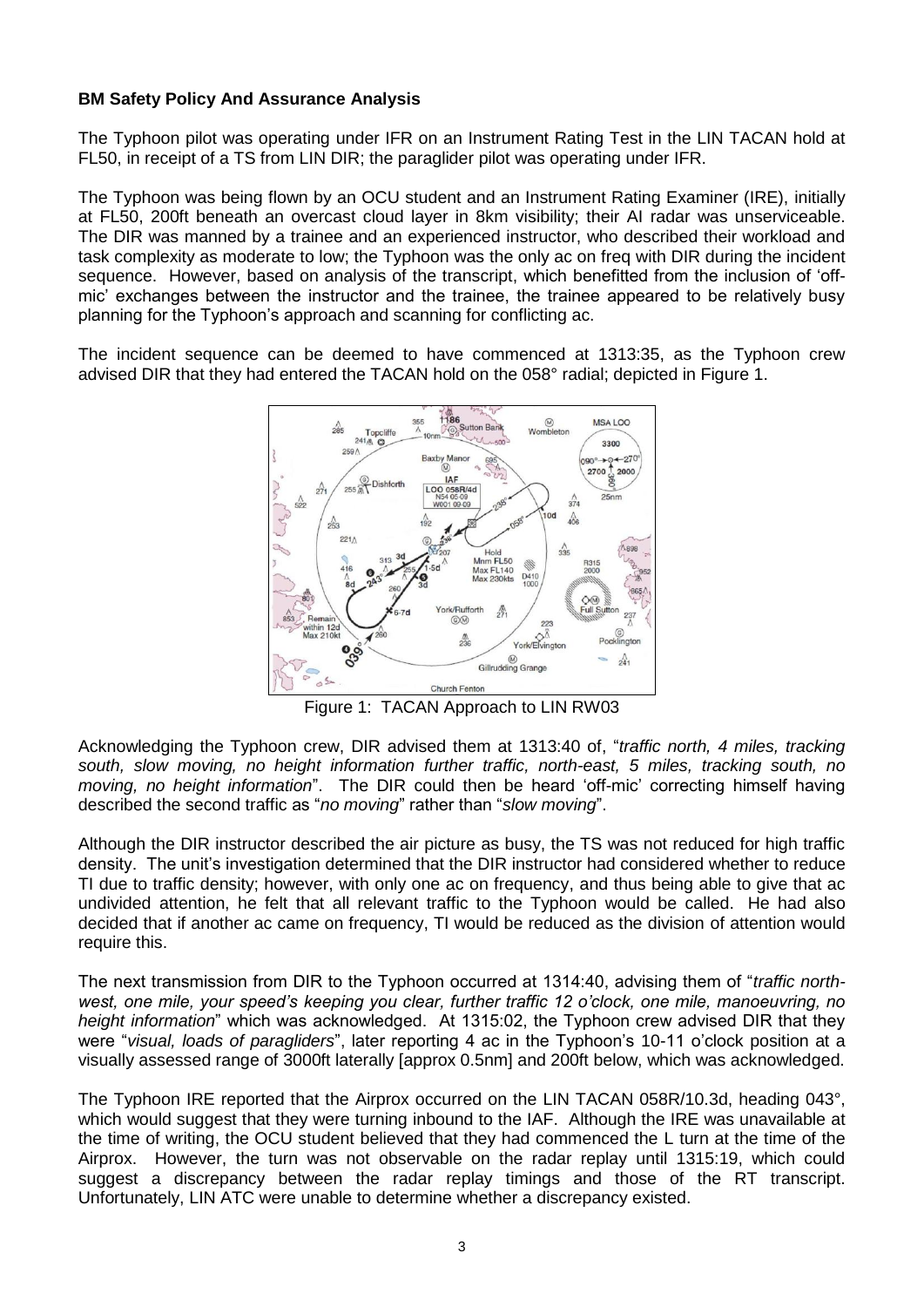These factors notwithstanding, although the radar replay was unable to substantiate the unit's investigation, they determined that the TI passed at 1314:40 was an update to that passed at 1313:40, rather than further TI on new traffic. Whilst 'good practice' would normally suggest that the trainee DIR prefix the TI with the phrase "previously reported traffic", this is not a requirement within CAP 413. Moreover, based on the approximate speed of the Typhoon, the separation reported by the Typhoon IRE at the point of first sighting and the time elapsed between the updated TI and the report of that sighting, the lateral separation existing at 1314:40 was approx 2nm, rather than 1nm as reported by the trainee DIR.

On the basis of the available evidence, from an ATM perspective, DIR provided the Typhoon with timely TI on the conflicting ac and updated that TI when they considered that it continued to constitute a definite hazard.

**The Typhoon unit** questioned whether LIN should be avoided as a practice diversion (PD) airfield when local gliding activity was promulgated. When 'significant amounts of glider activity are planned or observed' in the vicinity of LIN, the Duty Senior Supervisor may invoke the 'Glider Ops Departure and Recovery Procedure' which details specific actions for aircrew and ATC. Following this Airprox, LIN SATCO reviewed local training procedures and decided that all aircrews booking a PD would now be notified whether 'Glider Ops' had been instigated.

**HQ Air Command** commented that the Typhoon crew did not declare an Airprox at the time but otherwise took appropriate action to remove the collision risk by terminating their hold and advising their other element to do the same. The change of procedure to ensure all PDs are notified of busy gliding periods should also help to reduce the likelihood of conflict in future.

### **Summary**

 $\overline{a}$ 

A Typhoon and a paraglider came into close proximity 10nm NE of RAF Linton-on-Ouse (LIN) at 1315 on 25 Jun 13. The Typhoon was operating under IFR on an Instrument Rating Test in the LIN TACAN hold at FL50, in receipt of a TS from LIN DIR; the paraglider was operating under IFR and was not detected by NATS Ltd radars.

## **PART B: SUMMARY OF THE BOARD'S DISCUSSIONS**

Information available included reports from the pilots of both ac, transcripts of the relevant RT frequencies, radar video recordings, a GPS logger file, reports from the air traffic controllers involved, and reports from the appropriate ATC and operating authorities.

Board members first considered the actions of the pilots concerned and their associated responsibilities for collision avoidance. It was agreed that they were both entitled airspace users, that they had equal responsibility for collision avoidance, and that the paraglider had right of way due to it coming under the definition of a glider<sup>1</sup>. It was also noted that there is no discrimination between VFR and IFR flight with respect to right of way under Section 4 (General Flight Rules) of the Rules of the Air 2007; therefore the rules therein, including Rule 9 (Converging), apply whether the aircraft are operating under VFR or IFR.

Some pilot members questioned the legality of a paraglider pilot flying IMC and therefore, by definition, under IFR. The CAA Flight Operations advisor stated that the requirement to hold an instrument rating for IFR flight was a licensing requirement, that a paraglider pilot is not required to be licensed, and therefore that the requirement to hold an instrument rating did not apply. Notwithstanding this, parts of Section 6 (Instrument Flight Rules) of the Rules of the Air 2007 did apply; because paragliders cannot be considered to be in level flight, paragraph 34 (Quadrantal rule

 $^1$  ANO 2009, Part 33, Paragraph 255 (interpretation): A paraglider comes under the definition of a 'glider': a non-powerdriven, heavier-than-air aircraft, deriving its lift in flight chiefly from aerodynamic reactions on surfaces which remain fixed under given conditions of flight.